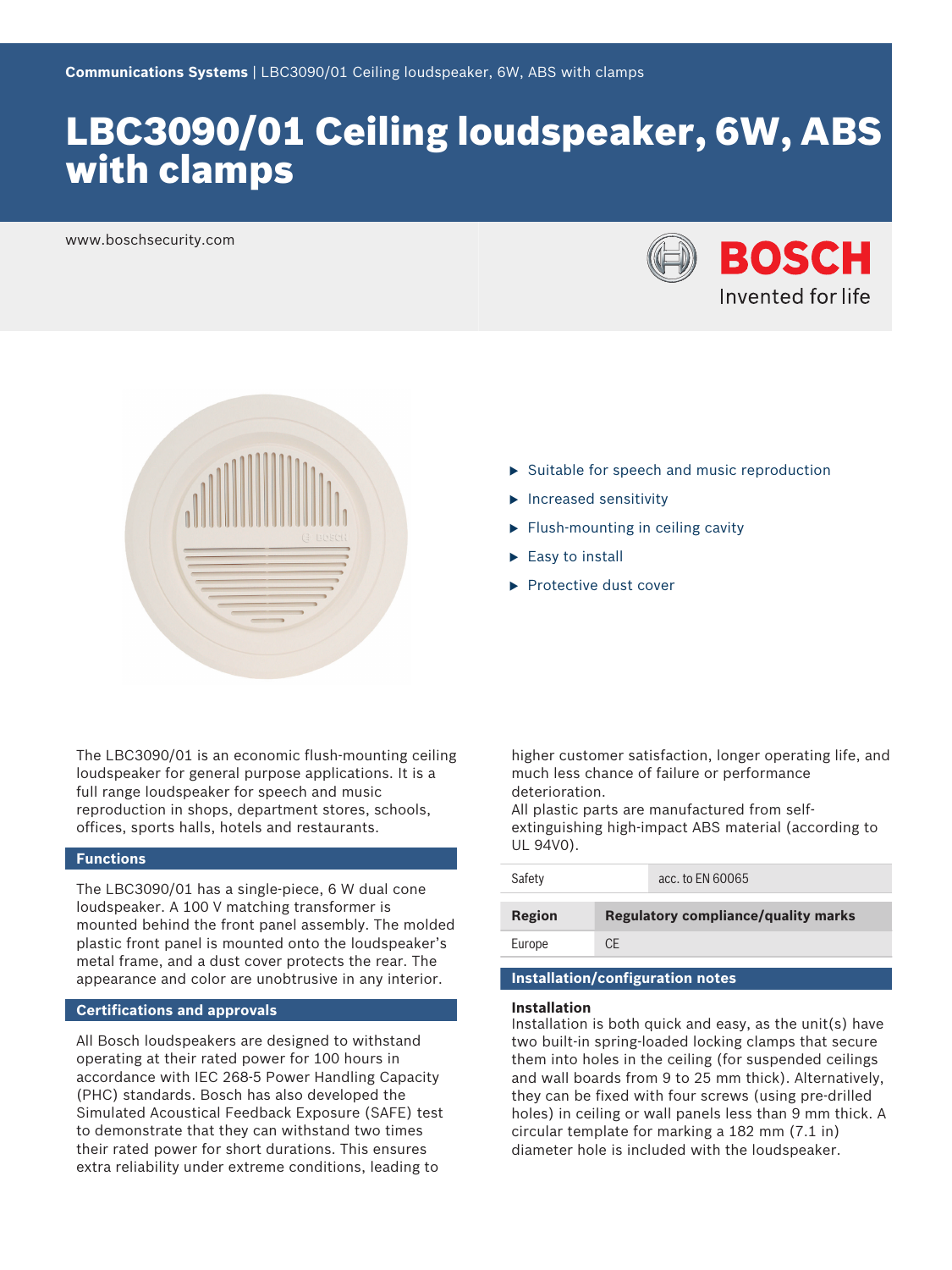#### **Terminal Block**

The unit has a two-way ABS terminal block with screw connections suitable for loop-through wiring. Three primary taps are provided on the matching transformer to allow selection of nominal full- power, half-power or quarter-power radiation (i.e. in 3 dB steps).

#### **LBC3091/01 Surface Mounting Box**

For mounting onto the surface of a wall or ceiling, the color-matched surface mounting box LBC3091/01 is available.

#### **LBC3080/01 Fire Dome**

During a fire, the ceiling cavity can allow fire or smoke to spread throughout a building. To inhibit fire entering the cavity via the ceiling loudspeaker, it can be fitted with an LBC3080/01 steel fire dome. This is mounted on the loudspeaker assembly using four selftapping screws supplied with the fire dome. The fire dome has knock-out holes for two grommets (supplied) and two cable glands (PG 13).



*Dimensions in mm (in)*



*Dimensions in mm (in)*



*Circuit diagram*



*Frequency response*



*Polar diagram (measured with pink noise)*

|                    | 125<br><b>Hz</b> | 250<br>Hz | 500<br>Hz | 1<br>kHz | $\overline{2}$<br>kHz | 4<br>kHz | 8<br>kHz |
|--------------------|------------------|-----------|-----------|----------|-----------------------|----------|----------|
| <b>SPL</b><br>1.1  | 94               | 91        | 89        | 91       | 93                    | 95       | 89       |
| <b>SPL</b><br>max. | 102              | 99        | 97        | 99       | 101                   | 103      | 97       |
| Q-<br>factor       | 4.8              | 5         | 3         | 3.4      | 6.3                   | 18       | 20       |
| Efficie<br>ncy     | 0.66             | 0.32      | 0.34      | 0.46     | 0.4                   | 0.22     | 0.05     |
| Η.<br>angle        | 150              | 140       | 180       | 160      | 140                   | 55       | 45       |
| ٧.<br>angle        | 150              | 140       | 180       | 160      | 140                   | 55       | 45       |

Acoustical performance specified per octave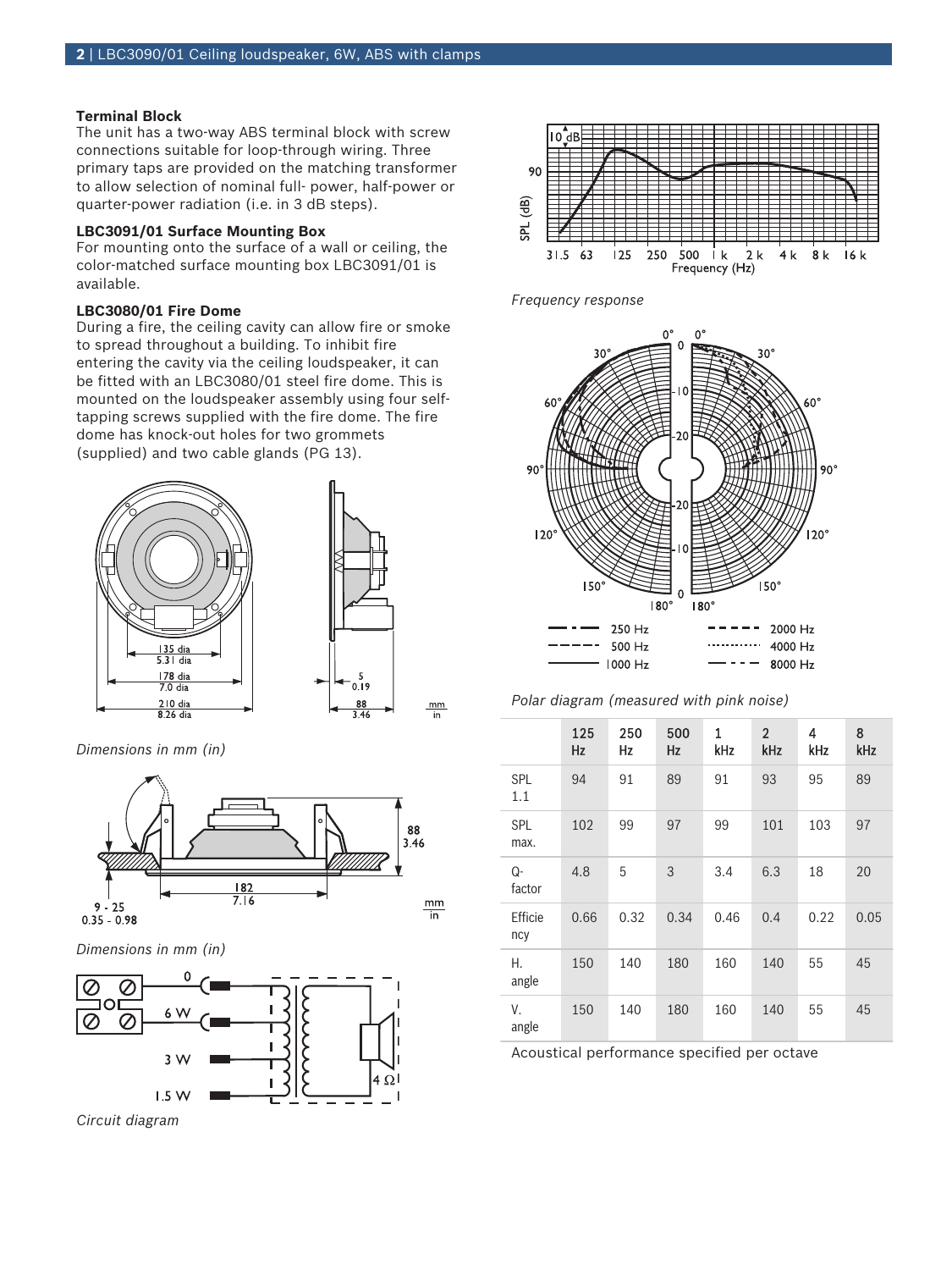#### **LBC3091/01 Surface Mounting Box**



#### *LBC3090/01 and LBC3091/01 assembly*



*Dimensions in mm (in)*

#### **LBC3080/01 Fire Dome**





*LBC3090/01 + LBC3080/01 fire dome assembly dimensions in mm (in)*

| <b>Parts included</b> |                                |  |
|-----------------------|--------------------------------|--|
| Quant<br>ity          | <b>Component</b>               |  |
| 1                     | LBC3090/01 Ceiling Loudspeaker |  |
| 1                     | 182 mm circular template       |  |
|                       | $\sim$                         |  |

### **Technical specifications**

#### **Electrical\***

| Maximum power                                       | 9 W                         |
|-----------------------------------------------------|-----------------------------|
| Rated power                                         | 6/3/1.5W                    |
| Sound pressure level<br>at $6 W / 1 W (1 kHz, 1 m)$ | 99 dB / 91 dB (SPL)         |
| Sound pressure level<br>at $6 W / 1 W (4 kHz, 1 m)$ | 103 dB / 95 dB (SPL)        |
| Effective frequency range (-10<br>dB)               | 70 Hz to 18 kHz             |
| Opening angle<br>at 1 kHz/4 kHz (-6 dB)             | $160^{\circ}/55^{\circ}$    |
| Rated voltage                                       | 100V                        |
| Rated impedance                                     | 1667 ohm                    |
| Connector                                           | 2-pole screw terminal block |
|                                                     |                             |

\* Technical performance data acc. to IEC 60268-5

#### **Mechanical**

| Diameter         | $210 \text{ mm} (8.3 \text{ in})$ |
|------------------|-----------------------------------|
| Maximum depth    | 88 mm (3.5 in)                    |
| Mounting cut-out | $182 + 5$ mm $(7.2$ in)           |
| Speaker diameter | 152.4 mm $(6 \text{ in})$         |
| Weight           | $1.1 \text{ kg} (2.4 \text{ lb})$ |